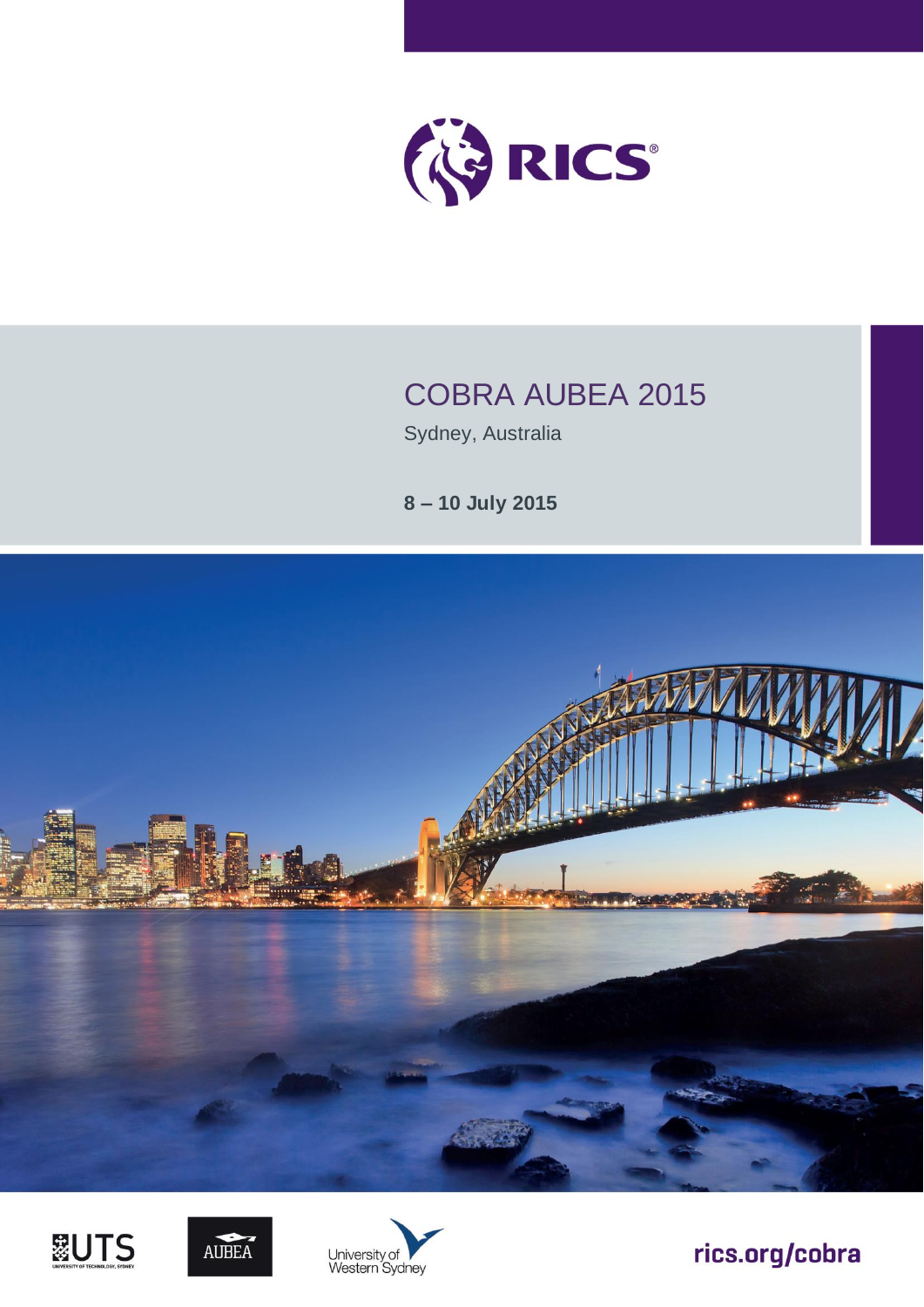# **RICS COBRA AUBEA 2015**

**The Construction, Building and Real Estate Research Conference of the Royal Institution of Chartered Surveyors**

**The Australasian Universities' Building Educators Association Conference**

**Held in Sydney, Australia in association with AUBEA, the University of Technology Sydney and University of Western Sydney**

**8 -10 July 2015**

© RICS 2015

ISBN: 978-1-78321-071-8

Royal Institution of Chartered Surveyors

Parliament Square

London

SW1P 3AD

United Kingdom

[www.rics.org/cobra](http://www.rics.org/cobra)

The papers in this proceeding are intended for knowledge sharing, stimulate debate, and research findings only. This publication does not necessarily represent the views of RICS, AUBEA, UTS or UWS.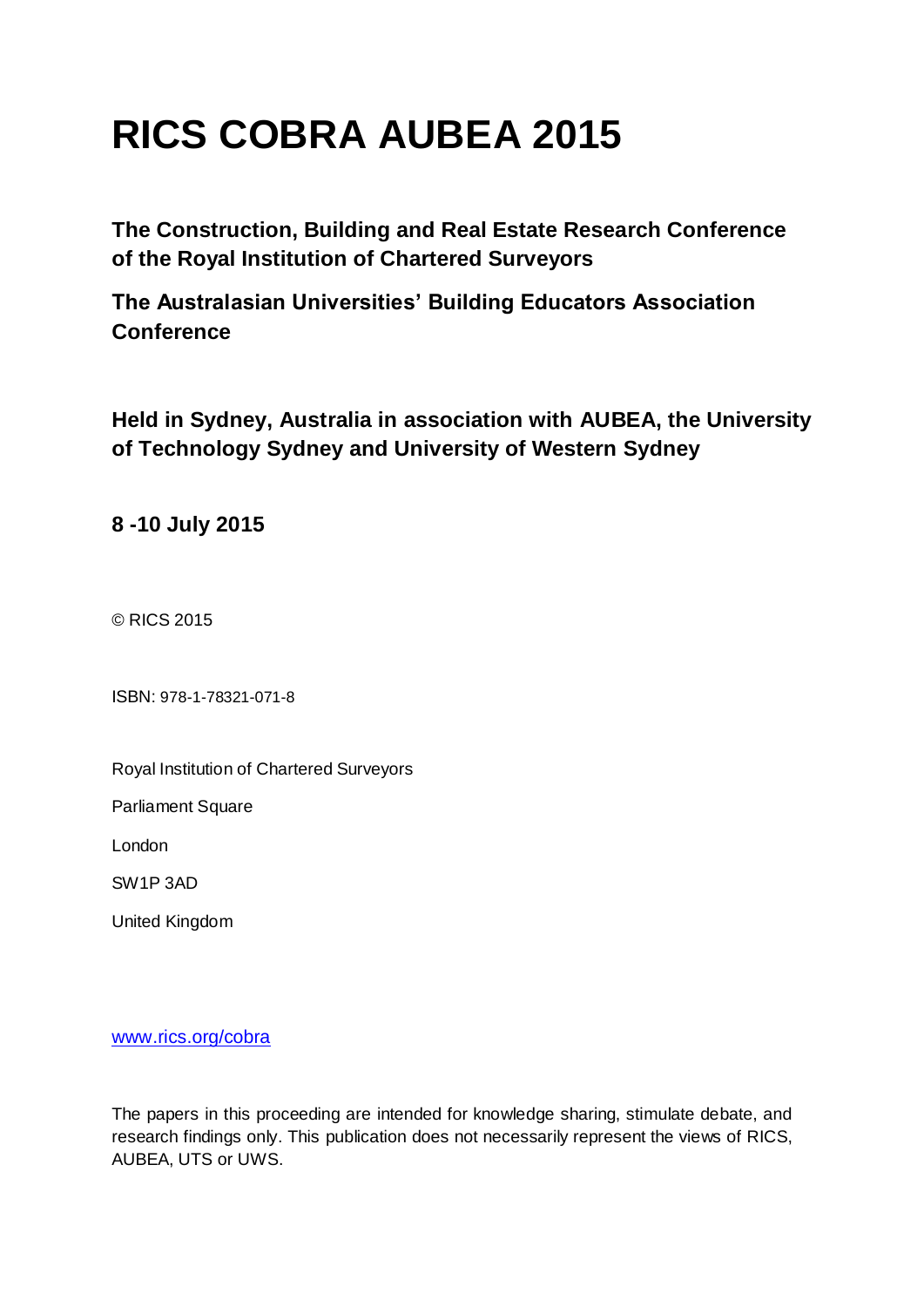## **COBRA 2015**



#### **CHALLENGES FACING BIM EDUCATION: DEVELOPMENT OF APPROPRIATE TEACHING AND LEARNING RESOURCES**

#### **Taija Puolitaival[1](mailto:tpuolitaival@unitec.ac.nz) , Perry Forsythe<sup>2</sup> and Kalle Kähkönen<sup>3</sup>**

*<sup>1</sup> Department of Construction, Unitec Institute of Technology, Auckland 1025, NEW ZEALAND 2 School of the Built Environment, University of Technology, Sydney, Sydney 2007, AUSTRALIA*

*<sup>3</sup>Department of Civil Engineering, Tampere University of Technology, Tampere 33720, FINLAND*

#### **ABSTRACT**

Building Information Modelling (BIM) is becoming the new norm in the AEC industry and also part of many construction project management (CPM) programmes. In terms of teaching BIM there is the need for specific resources in explaining the theoretical principles of BIM, BIM tools (authoring, audit and analysis) and building models themselves. Theoretical resources that are available for education in the form of books, articles and websites are easy and straightforward to locate. Likewise a good share of various tools are available for educational purposes. On the other hand, actual building models represent a challenge in terms of preparing and optimising usage of the model for high quality educational purposes. This paper addresses the difficulty in walking the narrow line between an industry ready BIM versus a BIM that is good for student learning and offers a realistic and practical, but simultaneously achievable learning environment. Conducting a case study in an undergraduate CPM education setting, three approaches for obtaining BIM resources were identified with various challenges and benefits. A combination of internally developed models for early exposure and industry models for later courses is proposed.

Keywords: building information modelling, construction project management, curriculum, learning resources, BIM models.

#### **INTRODUCTION**

BIM is increasingly creeping its way into the information management and analytical processes on construction projects. BIM is applied mainly in large and complex projects where its ability to objectively link database technology to a 3-D visualisation is used in a technically advanced way to resolve design, cost, time, and constructability issues (McGraw Hill Construction 2014). Executing a BIM project requires high level of construction expertise from multiple disciplines; new business and administration processes, and services especially in IT; skill and knowledge in BIM processes and technology. Consequently, BIM is to some extent an advanced technology that is best used by those with advanced experience and with advanced administrative infrastructure. For CPM students the situation is quite different. They have little discipline expertise and little understanding of large and complex projects; and they come with a range of computing skills with little or no skills in discipline specific software. Another significant problem is simply the level of detail involved in BIM models because of the size and complexity of projects. The mess of detail that



 $\overline{a}$ 



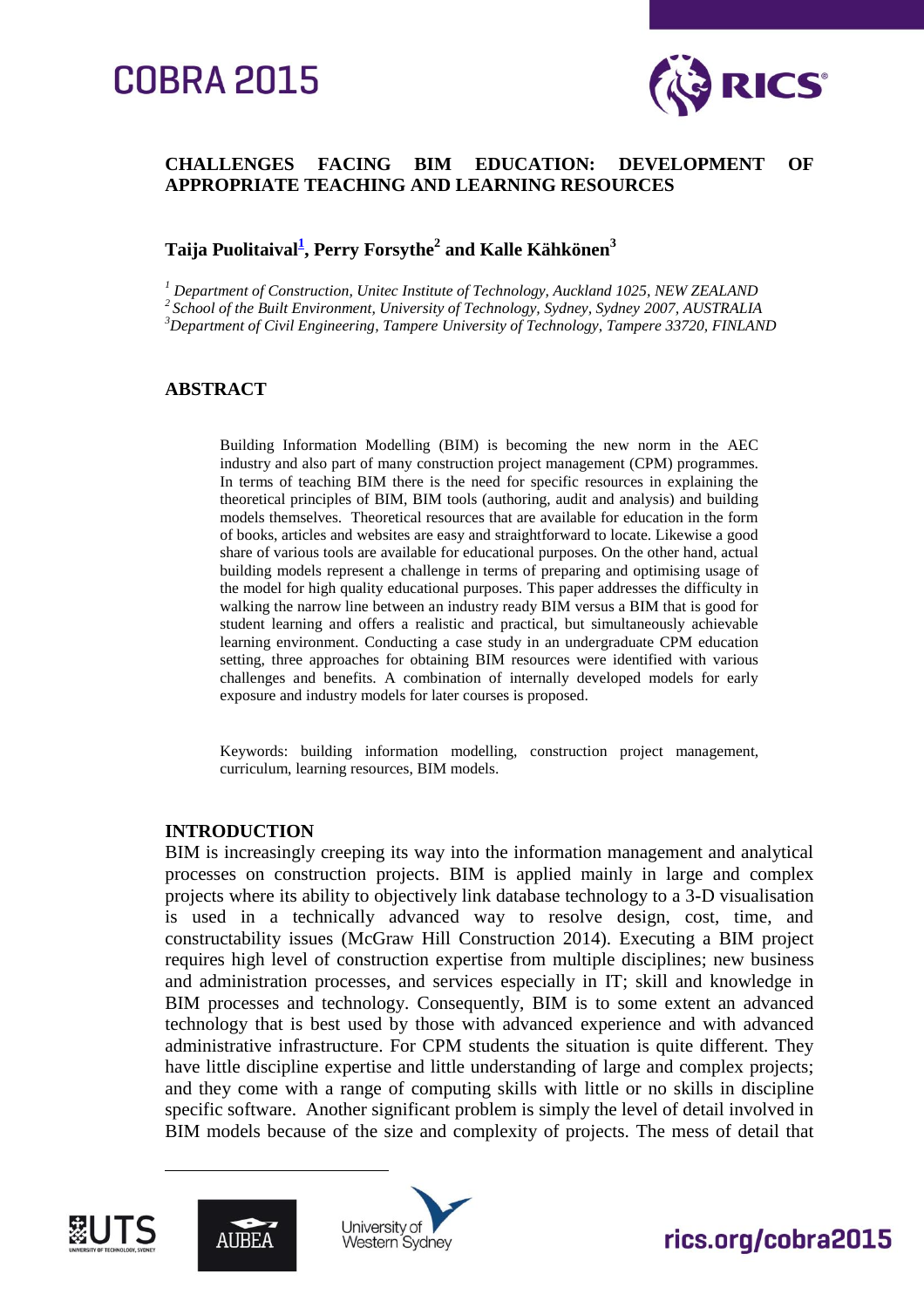students may be confronted with in a fully detailed BIM, means that they typically do not know how to unravel or interrogate the model quickly enough to achieve the intended learning emphasis required of a given subject. Therefore, there is a very real chance that an overly complex BIM (as may come from industry) maybe very cumbersome and efficient from a learning point of view.

As a result of the above, a significant part of the teaching and learning dilemma is how to provide simple and conceptually driven learning about BIM that can be coupled to an experientially driven approach which allows students to play with the technology, at a rate that suits their level of experience and learning needs. On this basis the research investigates the challenges of BIM resources in a CPM teaching setting – especially in terms of the way to develop and utilise appropriate BIM models that best assist learning outcomes (LOs). To this end, the outcomes of the research propose both instructive features and conditional factors that can assist others involved in developing models for CPM student learning.

#### **BIM IN THE AEC INDUSTRY**

BIM models in construction projects are created for different purposes depending on how fully BIM is utilised in the project. Creating a model is resource intensive, but one model can be used for multiple purposes depending on how well the project participants collaborate with others feeding in the model(s) the necessary parametric information. New Zealand BIM Handbook lists 21 different uses of BIM in construction projects. Some of these are very discipline specific and some need more input from multiple disciplines. For CPM the main uses of BIM are cost estimation, phase planning, construction system design, 3D control and planning and site utilisation planning (BIM Acceleration Committee 2014). The combination of poor collaboration (Building and Construction Sector Productivity Taskforce 2009) and low BIM adoption rate by the contractors in NZ (Masterspec 2013) results BIM models being created only for purposes of design disciplines and not for CPM purposes.

#### **BIM IN CONSTRUCTION PROJECT MANAGEMENT EDUCATION**

As in the industry, BIM adoption rates are increasing also in CPM education, but likewise the educational institutes struggle with the implementation and integration of BIM. The reality is that in most CPM programmes BIM is included in only one or two courses and in many cases these courses are elective (Pikas et al. 2013). Recent survey about BIM education in NZ shows that BIM theory is introduced in some CPM programmes, but only one tertiary institution is currently offering practical BIM learning in CPM context (Storey 2014).

There has been significant discussion in published literature, Forsythe et al. (2013), Kamardeen (2013), Lee et al. (2013), Pikas et al. (2013), to name a few, to assist in understanding what and how to teach, but many practical challenges still exist. Industry sees lack of expertise, lack of standardised tools and protocols, lack of collaboration and cost the main barriers to using BIM (Masterspec 2013). Similarly in the education there is lack of proper understanding of BIM processes and technology, lack of standardised resources, lack of collaboration departmentally and interdepartmentally, and development and implementation cost. In addition we need to take into consideration that students especially undergraduate ones don't yet have expertise in construction, they lack understanding of large and complex projects, don't yet poses thorough CPM knowledge, or even knowledge in construction technology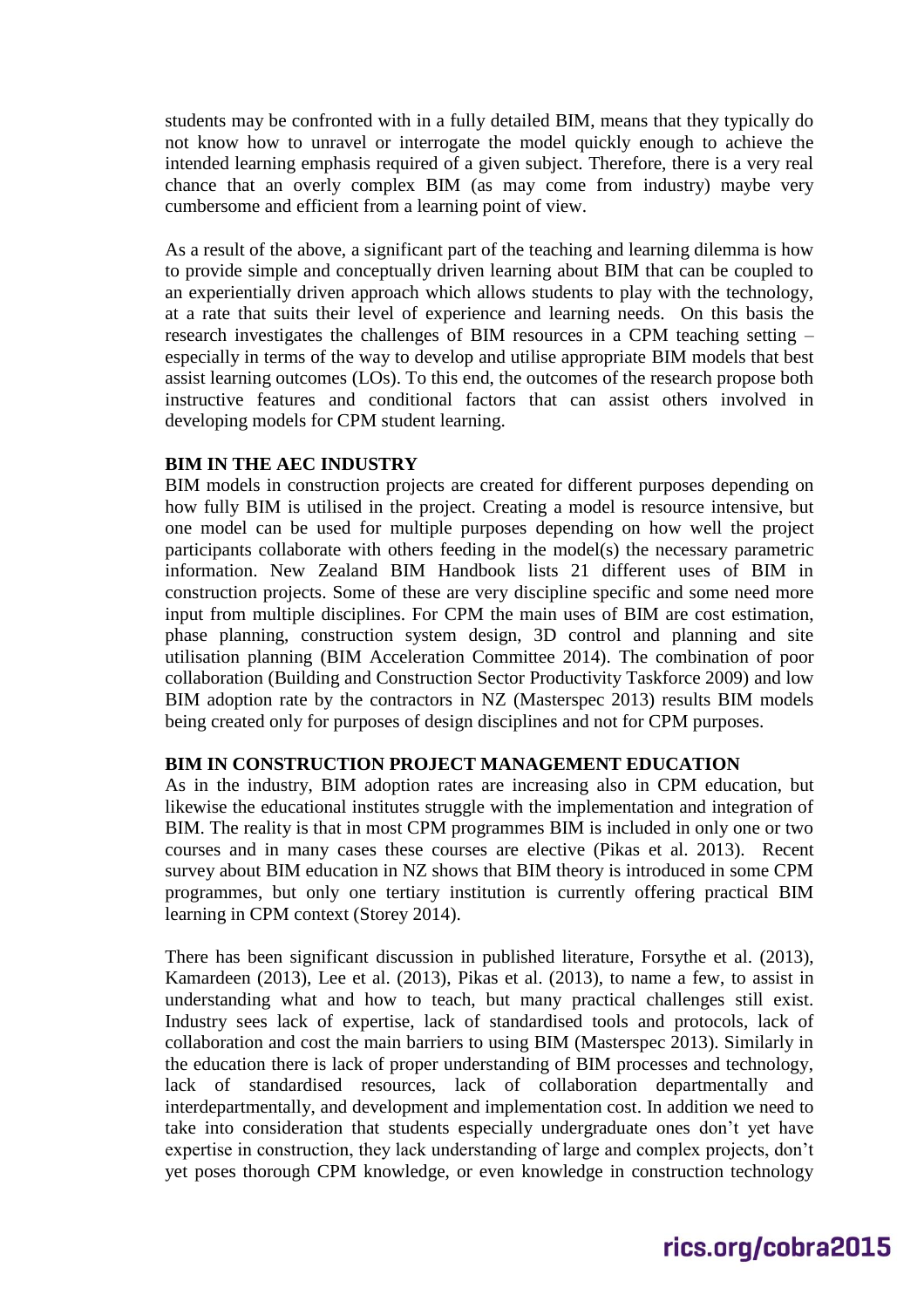and systems. The rapidly evolving technology and the complexity of the topic set their own challenges for both the students and the educators (Sacks & Pikas 2013). In many ways BIM is resource consuming and building models are the central element in both, in projects and in education.

#### **RESEARCH METHOD**

This research is part of a curriculum development process currently in progress at the Department of Construction, Unitec Institute of Technology, New Zealand. The approach taken by the Department is to integrate BIM as part of all its programmes. BIM is not taught as a stand-alone subject, but it has been integrated into courses inside the programmes. This research is based on a case study covering seven courses in three CPM programmes at the Unitec Department of Construction: National Diploma in Construction Management (NDCM), Bachelor of Construction (BCONS) and Graduate Diploma in Construction Project Management (GDCPM). The BIM integration levels vary course by course where in some courses BIM is discussed from a theoretical perspective, in some used as a visualisation aid and in some as the vehicle for the whole course delivery. To understand the research context it needs to be mentioned that unlike most undergraduate construction degrees in Europe or in North America, New Zealand CPM degrees do not include engineering subjects. Instead, there is a greater focus on project management skills.

The CPM courses were analysed by looking at what kind of resources were used to teach BIM and if there were any issues in obtaining or using resources. When most of the issues were encountered in obtaining and using BIM models, this was given more focus by investigating how BIM models were used, what kind of BIM models were used, how the models were obtained and what kind of advantages and disadvantages were seen both when obtaining and using the models. As a total seven courses, introduced in Table 1, were analysed across the programmes.

The data was collected using document analysis, interviews and surveys over a two year period in 2013 and 2014. Document analysis was used to investigate the LOs, topics, assessments, and teaching and learning resources of the courses. Staff delivering CPM subjects and programme leaders were interviewed. Student feedback was sought through formal and informal course evaluation surveys.

#### **FINDINGS AND DISCUSSION**

#### **BIM content in the courses**

How BIM was approached at course level varied from introduction to 4D and 5D BIM to being the vehicle for the whole course delivery. BIM content in each course can be seen in the Table 1 below.

| Programme/    | ${\bf Y}^{*}$ | Aim of the course          | <b>BIM</b> content | <b>BIM</b> model use  |
|---------------|---------------|----------------------------|--------------------|-----------------------|
| <b>Course</b> |               |                            |                    |                       |
| NDCM/Site     | Y2            | Perform the processes      | Staff to           | Simple model of a     |
| Management 2  |               | involved in the management | demonstrate        | structural frame used |
|               |               | of construction sites for  | construction       | for demonstration of  |
|               |               | simple buildings           | sequencing         | the construction      |
|               |               |                            | Students to create | methodology,          |
|               |               |                            | site utilisation   | sequence simulation   |
|               |               |                            | plans around the   | and to create site    |
|               |               |                            | model              | utilisation plans     |

Table 1. BIM content and use of BIM models in the CPM courses.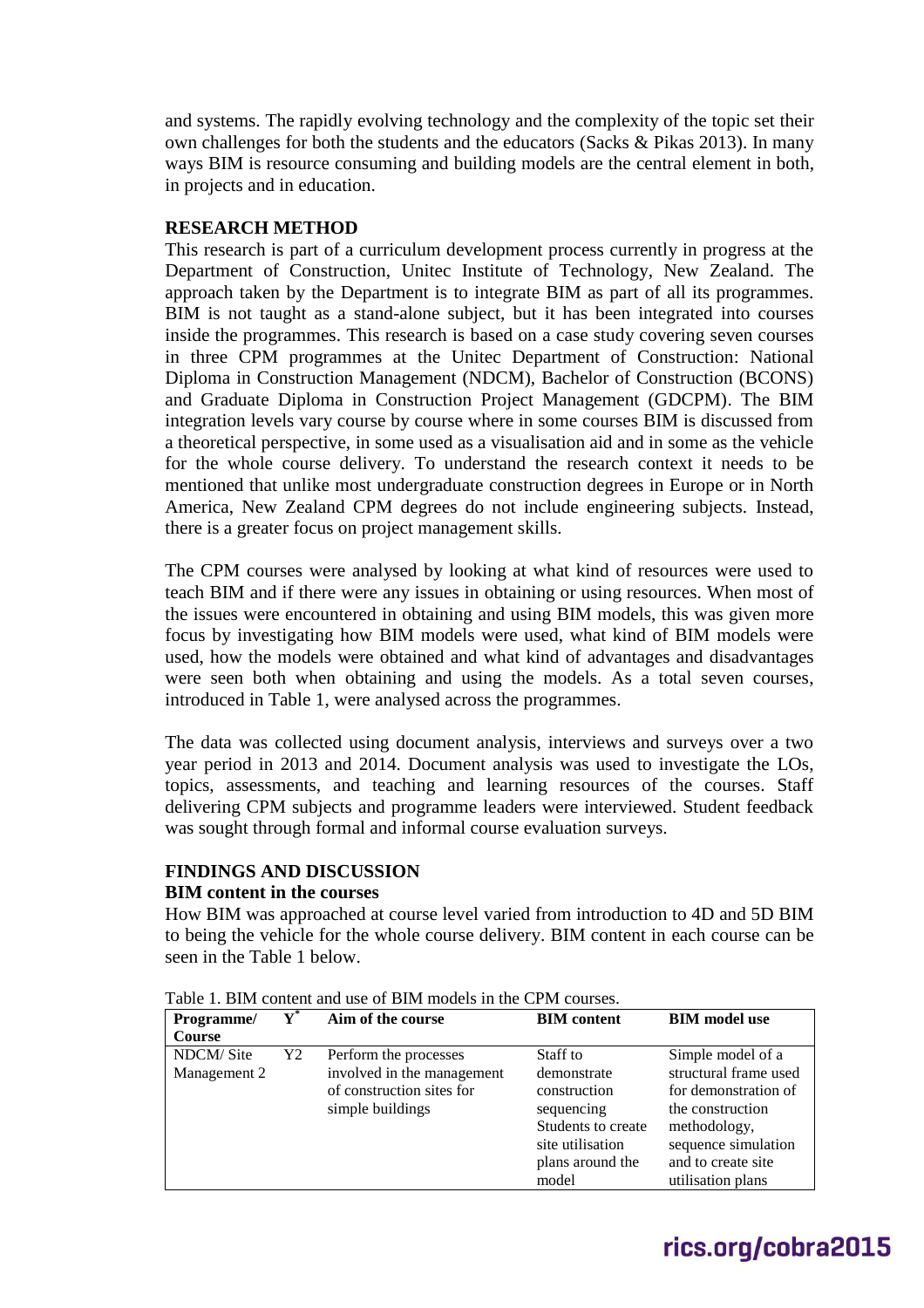| BCONS/<br>Technical<br>Fundamentals                              | Y1              | Develop an understanding of<br>the basic techniques and<br>systems involved in planning<br>and estimating                                                                                                                                      | Introduction to<br>BIM, focus on 4D<br>and 5D BIM                                                                                                   | Simple models used<br>for demonstration<br>purposes                                                                                                                                          |
|------------------------------------------------------------------|-----------------|------------------------------------------------------------------------------------------------------------------------------------------------------------------------------------------------------------------------------------------------|-----------------------------------------------------------------------------------------------------------------------------------------------------|----------------------------------------------------------------------------------------------------------------------------------------------------------------------------------------------|
| GPCPM/<br>Project<br>Management<br>Principles                    | $\overline{Y1}$ | Develop critical knowledge,<br>skills and understanding of<br>project management principles<br>and techniques and their<br>application to construction<br>projects                                                                             | Introduction to<br>BIM, focus on 4D<br>and 5D BIM                                                                                                   | Simple models used<br>for demonstration<br>purposes                                                                                                                                          |
| BCONS&<br>GDCPM/<br>Planning and<br>Organisation 2               | Y2              | Plan and organise moderately<br>complex construction projects                                                                                                                                                                                  | Planning and<br>programming<br>using BIM<br>processes and<br>technology                                                                             | Model of an<br>apartment building<br>used for visualisation<br>and investigation of<br>the project;<br>construction<br>methodology and site<br>utilisation plans; and<br>sequence simulation |
| BCONS&GD<br>CPM/<br>Construction<br>Management 3                 | $\overline{Y3}$ | Evaluate the complexity of<br>integrating the conflicting<br>interests and demands on a<br>construction project and to<br>derive project plans while<br>considering all the relevant<br>factors required in the context<br>of complex projects | Organisational<br>challenges and<br>benefits of BIM<br>Production<br>planning using<br><b>BIM</b> technology                                        | Students create a<br>model of the project<br>with sequence<br>simulation to<br>demonstrate their<br>production plans<br>(BIM model optional)                                                 |
| BCONS/<br>Construction<br>Economics 3                            | Y3              | Prepare estimates and provide<br>professional advice on the cost<br>of building construction                                                                                                                                                   | Interrogation of<br><b>BIM</b> model for<br>quantification<br>purposes<br>Analysis of<br>discrepancies in<br>preparing<br>schedule of<br>quantities | Model of a<br>commercial building<br>used with the<br>emphasis on MEP                                                                                                                        |
| BCONS/<br>Integrated<br>Design and<br>Construction<br>Management | Y3              | Evaluate the processes for<br>managing integration of the<br>design and construction of<br>commercial and industrial<br>scale projects to achieve client<br>needs, in a collaborative<br>environment                                           | Investigation of<br>the impact of<br>integrated<br>delivery methods<br>and BIM into<br>design and<br>construction<br>management                     | No models used                                                                                                                                                                               |

\*Years in respect to the programme

#### **BIM resources used**

Delivery method of the CPM courses at Unitec is Project-based learning (PjBL), where project assignments are used as the centre of the delivery method. This ties the LOs, delivery, and assessment very tightly together. The LOs through the project assignment dictated what kind of resources were used, but it was also noticed that the availability of the BIM resources had an impact on the assessment. The range of BIM related resources used in courses was wide spanning: reports, guidelines and handbooks; books, journal and conference articles; websites, videos, webinars and blogs. These resources were used to demonstrate and investigate the different aspects of BIM depending on the course's LOs. The challenge with these resources was not the availability, but finding those most appropriate to the students' level of experience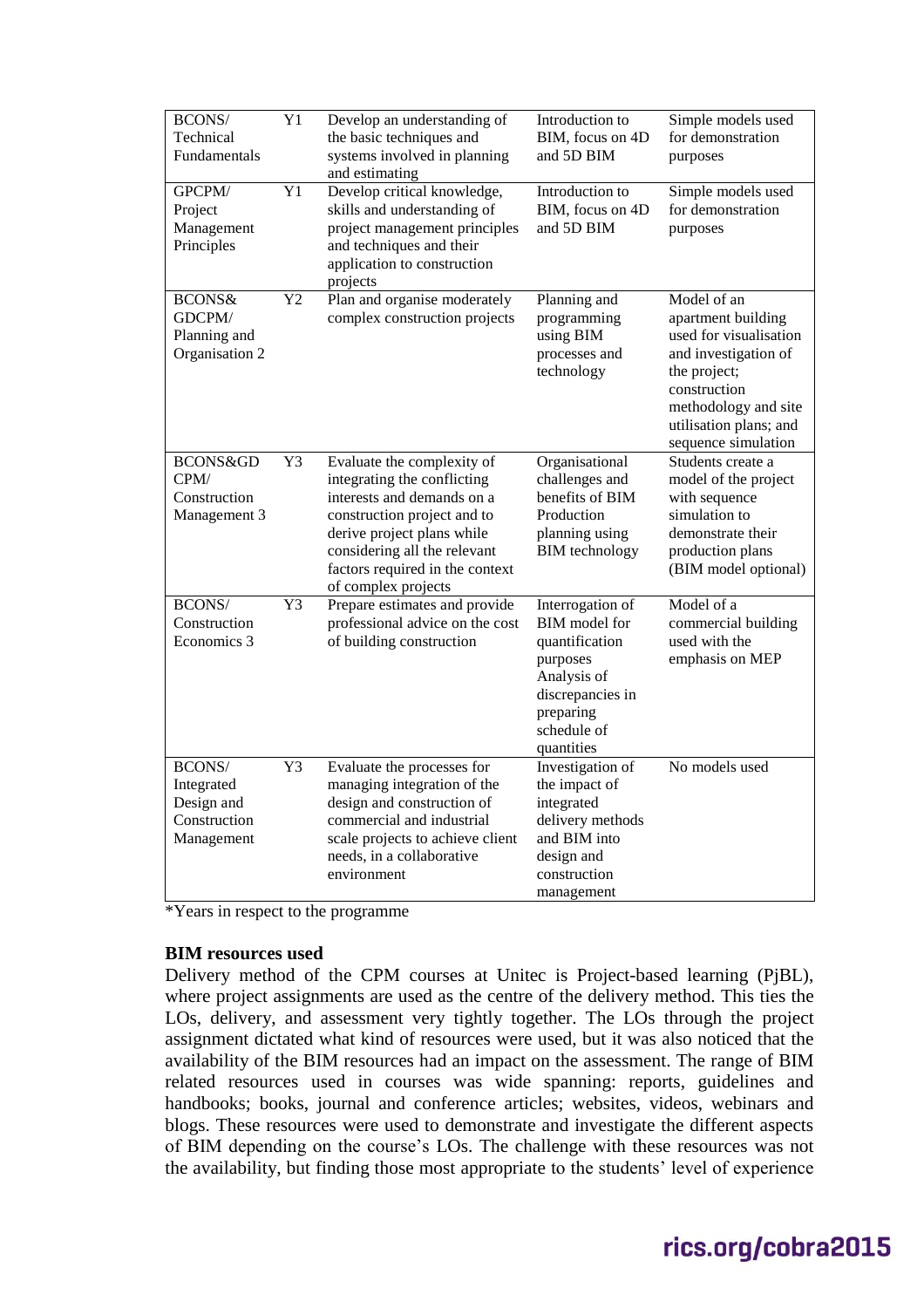and intended LOs. BIM models were used for various demonstration and analysis purposes modelling the industry practice (see Table 1). In contrast to the ease of access to the vast amount of non-interactive resources, the situation regarding access and use of actual BIM models was totally different. Most of the lecturers commented either about lack of models or lack of appropriate models in their courses and difficulties in sourcing any models to meet delivery and LO needs. This resulted in compromises concerning the course delivery where videos of BIM tasks were shown instead of students actually interacting with and executing BIM tasks; overly simplified models were used instead of a model with appropriate detail in it; models with missing elements or with incorrectly modelled elements were used. Also the students commented in the course evaluations on the lack of appropriate model resources. Students preferred a practical hands-on approach and would have wanted to work on a model instead of looking at a video or reading about it. When students got to work on a model, they were well engaged, which was also reported by, but they also commented on the inaccurate details in the models, which made execution of CPM tasks challenging for them. In the case of Construction Economics 3, these discrepancies were converted into learning opportunities by asking students to analyse what could be the consequences of inaccurate modelling and how a CPM professional could setup systems to avoid such situations. This approach however was possible only in the year 3 courses (see Table 1), where students have sufficient knowledge in the subject area and professional experience, in order to perform such analysis.

#### **Sourcing the BIM models**

Three different approaches to obtaining models were identified: 1) obtain a model used in a real project in the industry, 2) contract a model authoring company to author a model based on 2D documentation, and 3) author a model internally based on 2D documentation. In addition, some software companies like Autodesk (Autodesk 2015) provide sample models for educational purposes, but these were not considered, because they are generally unsuited to New Zealand circumstances as they use different construction methodology and imperial dimensions. Further, matching the type, size and complexity of the model with the Unitec course LOs proved to be overly difficult. In case studies by Kim (2012), Peterson et al. (2011), Sacks & Barak (2010), students have created models themselves as part of their CPM course and this have been found to be useful not just in developing modelling skills, but also in gaining better understanding of construction technology and sequencing. These cases were all construction engineering programmes and therefore BIM modelling skills have been considered to be relevant. This was not the case at Unitec and therefore this approach has been excluded in this study. However Kamardeen (2013) has used this method efficiently in a very similar CPM context than the Unitec one and reports also on the improvement in understanding construction technology and sequencing among CPM students. At Unitec in the Construction Management 3 course, creating a model as part of the assignment is optional and not required in the LOs. Most of the teams however decide to learn the basics of modelling to produce sequence simulations. Students found this to be useful in investigating the correct sequencing.

Sourcing models from the industry was seen by the staff as a good opportunity to give students real world learning experience and as a resource effective option for the Department. For instance, at the start of the study the Department did not have technical staff and teaching staff were already fully deployed on educational duties. After continually failing to source models from the industry (primarily because of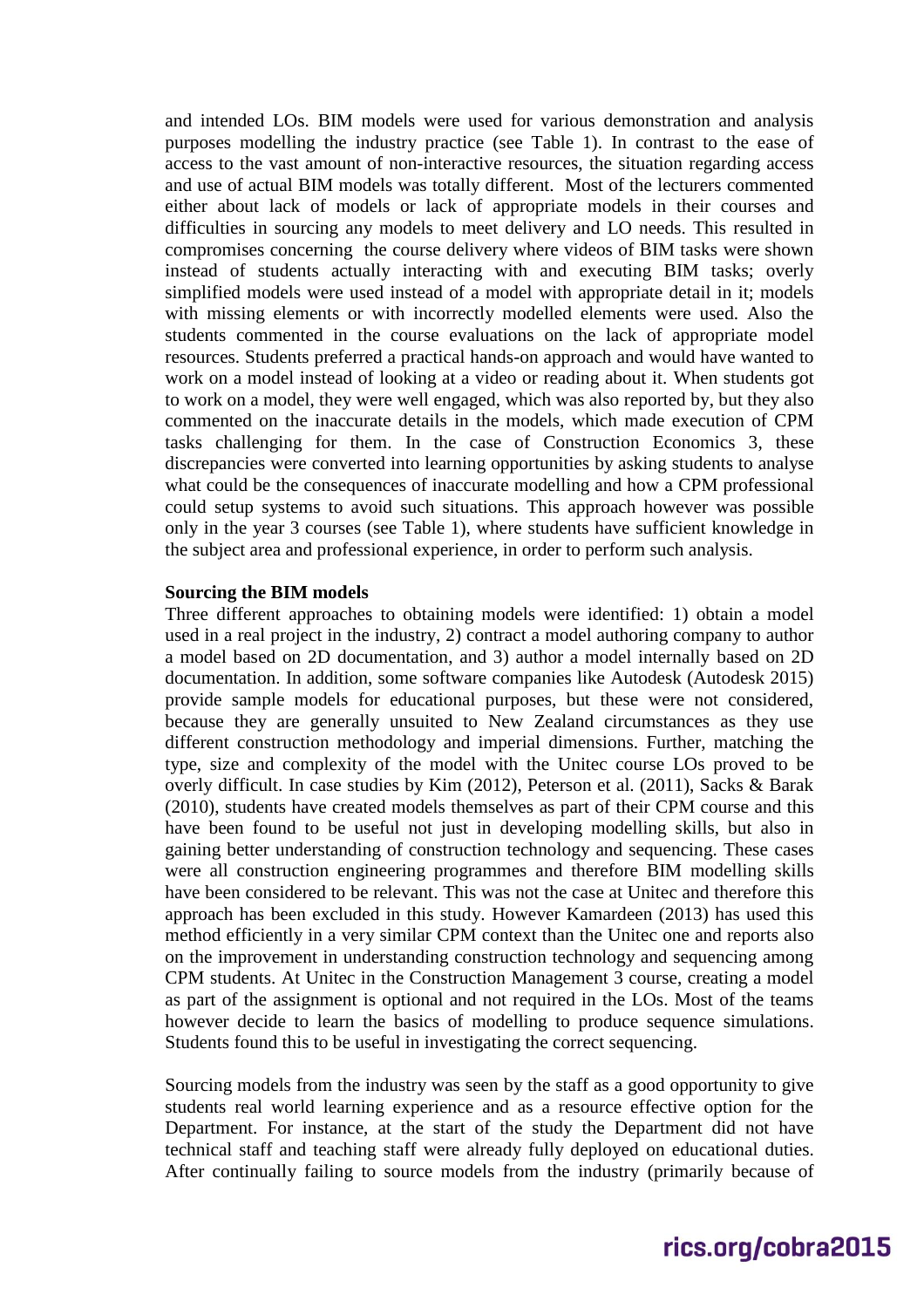various IP issues), there was no other option than to either cope without models or find another solution for resourcing. This included some compromises when it came to the number of models, type of buildings modelled and the complexity of the models.

To obtain a model that would meet the industry standards a single model was authored for Unitec by a company which specialises in model authoring. The company provides modelling services mainly for architectural companies, but also for engineering and construction. This option was too expensive to be considered as a long term solution, but provided a good reference for modelling work done later in-house. Some IP issues were encountered with this option as well, when trying to launch another modelling project the original design team was comfortable in handing over the 2D documentation to be used for educational purposes, but uncomfortable in giving the documentation to a third party for any extended model authoring purposes.

From this, a more cost effective option and one without any IP issues was sought. A number of simpler models were created in-house as a team work between a contracted BIM technician and teaching staff. Because of the simplicity of the models, there were no issues during the modelling process or in the use of the models. These models of residential houses and structural frames of industrial buildings were found to be suitable for demonstration purposes and as an introduction to 4D and 5D BIM, but not for more advanced courses. After gaining some experience in supervising the modelling work the teaching staff felt comfortable in undertaking a more demanding project, an apartment building, with a level of development (LOD) 300. Two students from the Department's National Diploma in Architectural Technology (NDAT) programme were contracted to do the modelling and they were supervised by a team of staff with a range of skills in construction technology, building services and construction management. All staff had basic knowledge of BIM in their own subject area, but only little or no experience in model authoring. The task was challenging and time consuming, but informative and invaluable learning experience not only in how to execute a task like this, but also showing some possible ways to improve the current NDAT offering. Industry was consulted regarding the LOD of the model for CPM purposes, but when the model was used, it was noticed, that the LOD, although relatively moderate, was too high considering the course's (Planning and Organisation 2) LOs and students' previous exposure to BIM. It was noticed that for most of the courses the models need to be very simple to enable students to concentrate on the CPM tasks by using the model and to avoid being confused by the complexity of the model or by software usage idiosyncrasies.

As a long term solution to obtain more complex real world models to be used during Year 3 courses the Department started collaboration with Unitec Strategic Property Development, who have ongoing involvement in major campus development and see BIM as a central tool needed to assist the process. They have a strong commitment to Unitec's strategy to "Enhance student experience" and see sharing project documentation including BIM models, as one way to contribute. Importantly, the internal nature of this relationship overcomes IP rights to the models.

#### **CONCLUSIONS AND RECOMMENDATIONS**

A case study approach was undertaken with the aim to investigate the challenges of obtaining and using BIM resources in the Unitec CPM teaching setting. Most of the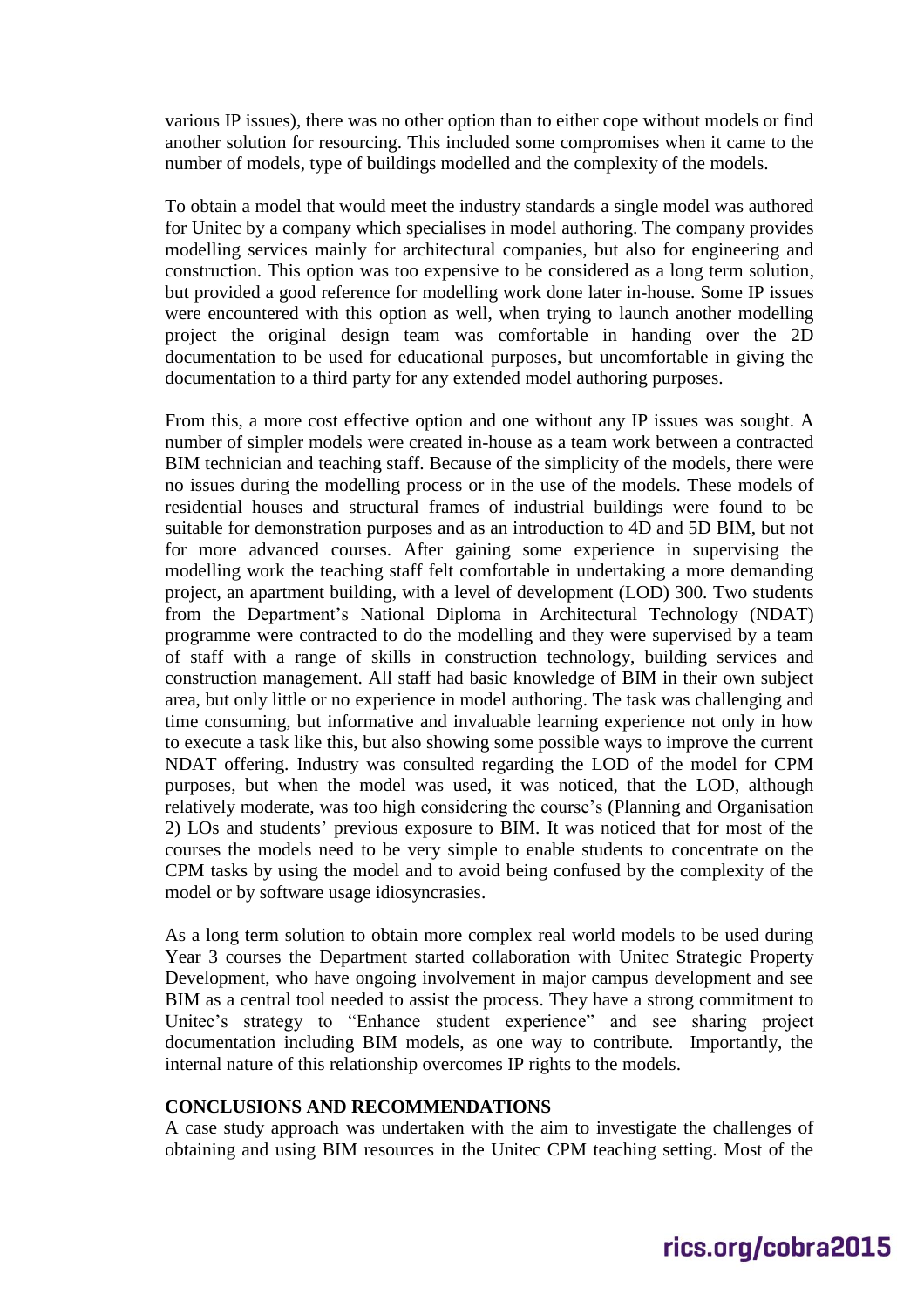challenges lay in the area of obtaining and developing appropriate BIM models that were well aligned with specified learning outcomes.

Simple models are needed for demonstration purposes and for introductory exposure to 4D and 5D BIM tasks. The complexity and size of the models impact significantly on the ability of student to learn and achieve targeted learning outcomes. Models should only increase in size/complexity, once students have become familiar with BIM technology; with their understanding of construction technology; and with the core principles of CPM. If models are used consistently throughout the programme, students should be capable of working with an industry BIM model, or one with similar detail and complexity, during the last year of their studies.

Obtaining appropriate BIM models proved challenging in terms of meeting students' learning needs. Three approaches for model sourcing were identified: obtain a model used in a real project in the industry through industry contacts; contract a model authoring company to author a model based on 2D documentation; or author a model internally. From this, it is concluded that the most promising pathway to suit the Unitec context is a combination of the first and the last approach. Simple enough models cannot be obtained from the industry and therefore they need to be created inhouse. Technical staff will be contracted among the NDAT students or recent graduates for the actual modelling work and teaching staff will be in a supervisory role. This process will not only create the model, but also valuable skills and knowledge in model development. It will be further investigated if some models could be created as course work in the NDAT programme. To complement the simple models created in-house with industry models and to go around the possible IP issues the Department of Construction has started collaboration with Unitec Strategic Property Development, which has a strong interest in using BIM in their future projects and enabling real world learning. In absence of internal relationship like this, establishing close relationships with an external property developer could be considered as an option.

Future research could investigate BIM resources for educational purposes in wider context, for example how tertiary institutes could collaborate in development of resources. It could also be investigated if model authoring should be included as part of CPM curriculum both from the view of a learning outcome and also from the pedagogical point of view, as a vehicle to gain better understanding of construction technology, details and sequence.

#### **REFERENCES**

- Autodesk 2015, Education Community, Teach your way. Available at: [http://www.autodesk.com/education/learn-and-teach/teach.](http://www.autodesk.com/education/learn-and-teach/teach)
- BIM Acceleration Committee (2014). NZ BIM Handbook. A guide to enabling BIM on building projects.
- Building and Construction Sector Productivity Taskforce (2009). A Modern efficient and productive New Zealand built infrastructure industry, viewed 4 February 2015[,http://www.martinjenkins.co.nz/documents/ConstructionSector](http://www.martinjenkins.co.nz/documents/ConstructionSector%20Productivity%20casestudylink2-Sector-Productivity-Taskforce-Report_001.pdf)  [Productivity casestudylink2-Sector-Productivity-Taskforce-Report\\_001.pdf](http://www.martinjenkins.co.nz/documents/ConstructionSector%20Productivity%20casestudylink2-Sector-Productivity-Taskforce-Report_001.pdf)